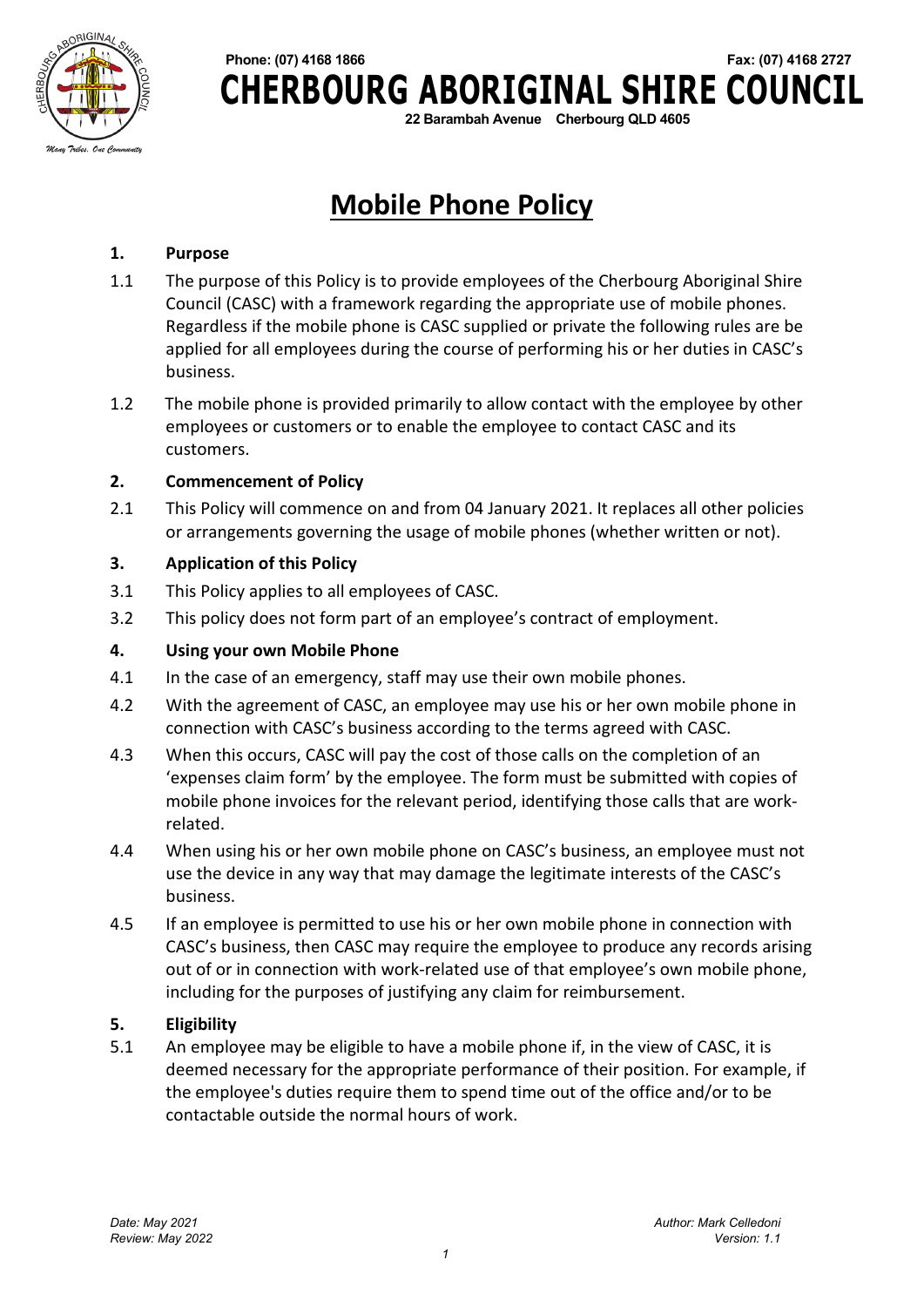

 **Phone: (07) 4168 1866 Fax: (07) 4168 2727 CHERBOURG ABORIGINAL SHIRE COUNCIL 22 Barambah Avenue Cherbourg QLD 4605**

5.2 Alternatively, CASC may reimburse an employee for the cost of business-related phone calls made from their personal mobile phone in circumstances where the employee is not provided with a CASC mobile phone.

#### **6. Use**

- 6.1 As stated in 1.2, The mobile phone is provided primarily to allow contact with the employee by other employees or customers or to enable the employee to contact CASC and its customers.
- 6.2 Employees must not use the mobile phone while operating a motor vehicle unless a 'Hands-free Car Kit' is installed in an employee's vehicle. Disciplinary action may be taken against an employee who is found using a mobile phone while driving a council vehicle.
- 6.3 Employees who have been provided with a mobile phone with email and internet access must comply with CASC's policies dealing with email and internet access where relevant. Disciplinary action may be taken against an employee who is found using an electronic device inappropriately or viewing illegal material.

#### **7. Private use**

- 7.1 A CASC mobile phone is provided predominantly for work purposes. Therefore, private usage of the mobile phone should be kept to a minimum.
- 7.2 CASC has the right to monitor the phone and data usage, if CASC believes an employee is using a CASC mobile phone irresponsibly or unreasonably, then the employee may have the phone removed or be requested to reimburse CASC for excessive personal calls and/or data use. .
- 7.3 In those circumstances, the employee's phone use will continue to be closely monitored until a more reasonable proportion of business versus private use is achieved. Disciplinary action may be taken against an employee who is found using a mobile phone for excessive personal calls and/or data use.
- 7.4 An employee must not use the device in any way that may damage the legitimate interests of the CASC's business and employment relationships.

#### **8. Voicemail**

8.1 An employee must activate the voicemail set up on their phone supplied by CASC so that calls divert to voicemail when unanswered or busy. Missed calls should be returned in a timely manner (i.e. within 2 hours) and employees should ensure they clear their voicemail regularly.

#### **9. Mobile phones in meetings**

9.1 Mobile phones should be switched off or set to silent before entering a meeting.

#### **10. Diverting fixed telephone when out of office**

10.1 If an employee is out of the office, the employee should divert calls coming in via their fixed telephone to their CASC mobile phone.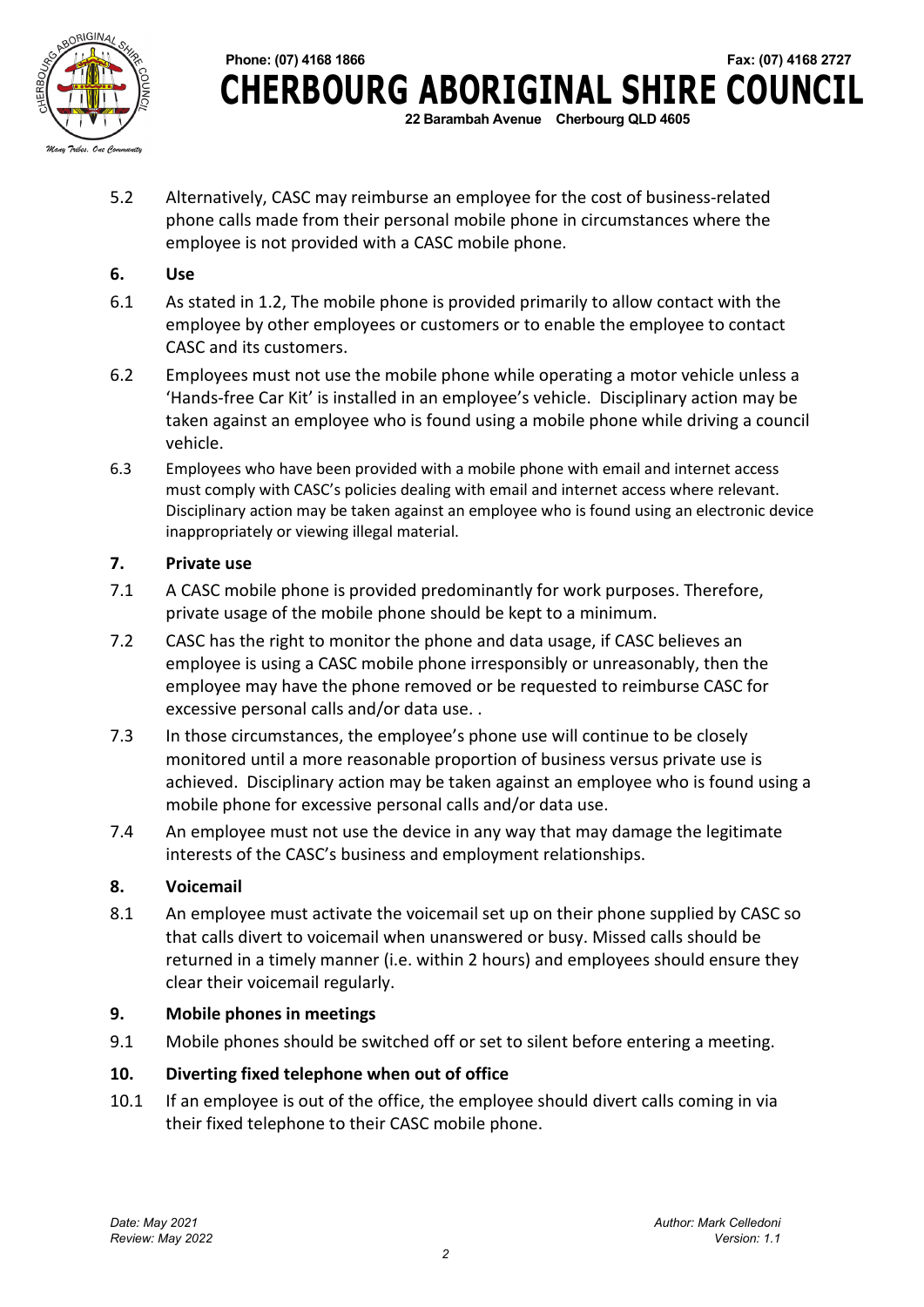

# **Phone: (07) 4168 1866 Fax: (07) 4168 2727 CHERBOURG ABORIGINAL SHIRE COUNCIL**

**22 Barambah Avenue Cherbourg QLD 4605**

#### **11. Lost, stolen or damaged CASC phones**

- 11.1 CASC expects all employees who have been allocated mobile phones to take the utmost care and responsibility for them.
- 11.2 If a phone is lost, stolen or damaged, it should be reported to the CEO of their appointed delegate as soon as that event occurs.
- 11.3 Depending on the circumstances in which the phone was lost, stolen or damaged, the employee may be held responsible for costs reimbursing CASC if the mobile phone loss, damage or theft was caused or contributed to by the employee's lack of care.

#### **12. Return of the mobile phone**

12.1 On termination of employment or otherwise at the request of CASC, an employee who has been issued with a CASC mobile phone must return the phone to the CEO or their appointed delegate. Any battery chargers or other accessories supplied by CASC for use with the mobile phone must also be returned.

#### **13. Work health and safety**

- 13.1 The use of mobile phones in certain parts of the workplace and in vehicles can create unsafe situations or potentially unsafe situations.
- 13.2 It is illegal in all Australian states and territories to use a hand-held mobile phone while operating a vehicle. This includes, but is not limited to, talking, texting or using any other function of a mobile phone whilst the vehicle is operating
- 13.3 Supervisors and managers may issue general notices or particular notices to staff regarding the use of mobile phones if they perceive a real or potential work health and safety risk.

#### **14. Use and disclosure of records**

- 14.1 CASC may use and/or disclose any records arising out of or in connection with the use of a CASC mobile phone or work-related use of an employee's own mobile phone, including where that use or disclosure is:
	- (a) for a purpose related to the employment of any employee or related to CASC's business activities; or
	- (b) use or disclosure to a law enforcement agency in connection with an offence; or
	- (c) use or disclosure in connection with legal proceedings; or
	- (d) Use or disclosure reasonably believed to be necessary to avert an imminent threat of serious violence to any Person or substantial damage to property.
- 14.2 An employee is taken to have consented to the use and disclosure of any record arising out of or in connection with the use of a CASC mobile phone or work-related use of an employee's own mobile phone.

#### **15. Enforcement**

15.1 Employees must comply with the requirements of this policy. Any breach of this policy may result in disciplinary action which may include termination of employment.